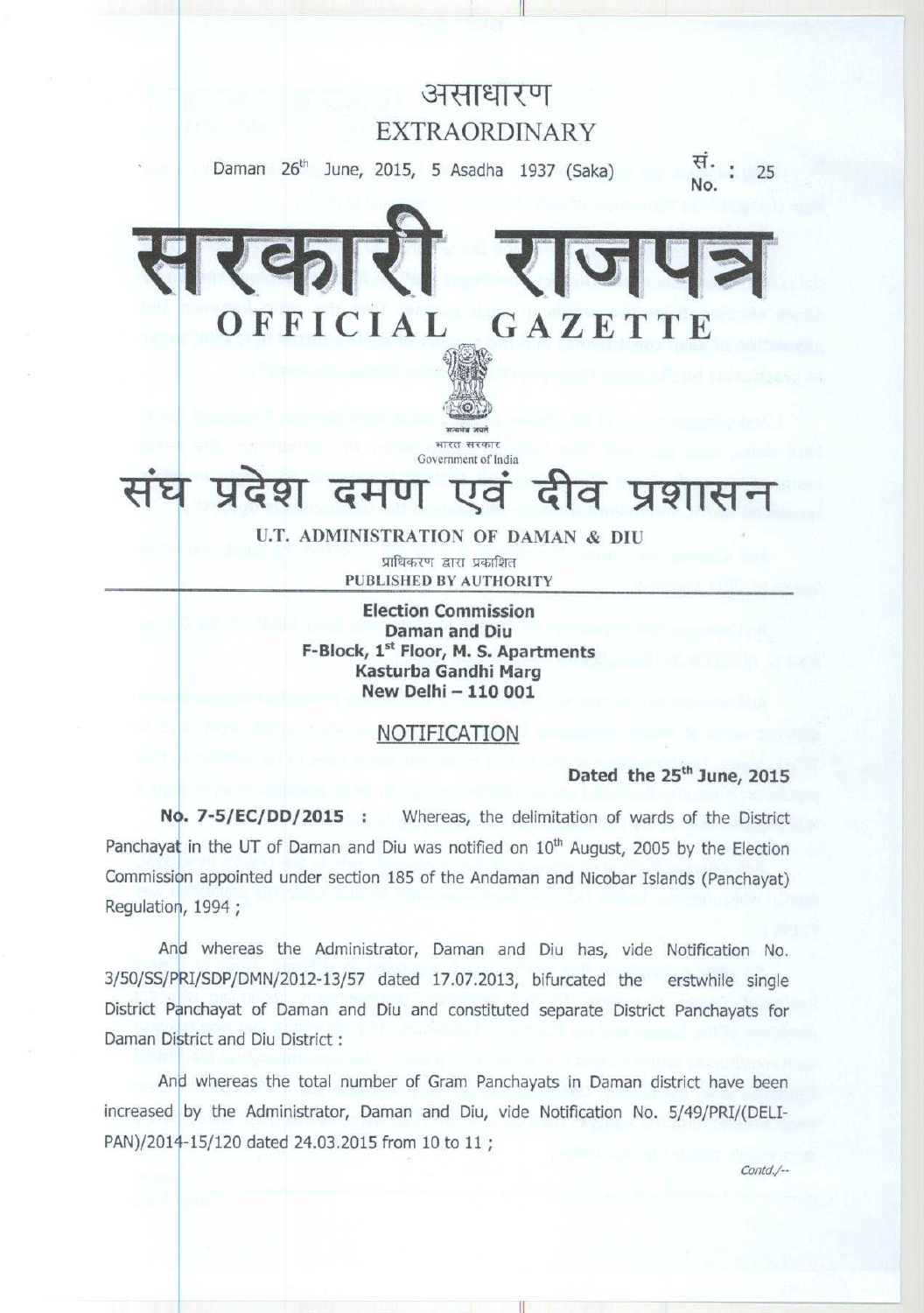EXTRAORDINARY No. : 25 DATED : 26TH JUNE, 2015.

And whereas the total number of seats for District Panchayat, Daman, have not been changed from the number of seats that were determined in 2005 ;

And whereas section 55 (3) of the Daman and Diu Panchayat Regulation, 2012 states that "the **seats in the District Panchayat shall be filled by persons chosen by direct election from the wards in such manner that the ratio between the population of each constituency and the number of seats allotted to it shall so far as practicable be the same throughout the District Panchayat area" ;**

And whereas rule 3 of the Daman and Diu Panchayats (Election Procedure) Rules, 2014 states, inter alia, that "the **Election Commission shall distribute the seats assigned to each Gram Panchayat and District Panchayat to single member territorial wards and delimit them on the basis of the latest census figures" ,**

And whereas the Census Commission of India has published the latest population figures of 2011 Census ;

And whereas the population for Daman has increased from 71146 in the Census 2001 to 146891 in the latest Census 2011, i.e., by 106% ;

**And whereas as per the census figures 2011** , **the existing distribution of population in different wards of District Panchayat**, **Daman is very uneven** which **ranges from 3619 to 30031** , **hence, the boundaries of the District Panchayat wards need to be redrawn so that** population is equally distributed among different wards, as far as possible, so as to align it **with the provisions of the Daman and Diu Panchayat Regulation, 2012 ;**

**And whereas there is no increase in the number of seats in the District Panchayat, Daman which remains twelve** ( **12) that were determined in 2005 when the population was** 71146 ;

So while rationalizing the distribution of population in different wards of District Panchayat, Daman to achieve the best democratic representation, confirming with the provisions of the Daman and Diu Panchayat Regulation, 2012, to ensure that population of each constituency of the allotted seat is, as far as possible, the same throughout the District Panchayat area, the Election Commission is left with no option but to club certain Gram Panchayats to form the wards of the Daman District Panchayat so that these wards have a more evenly distributed population ;

I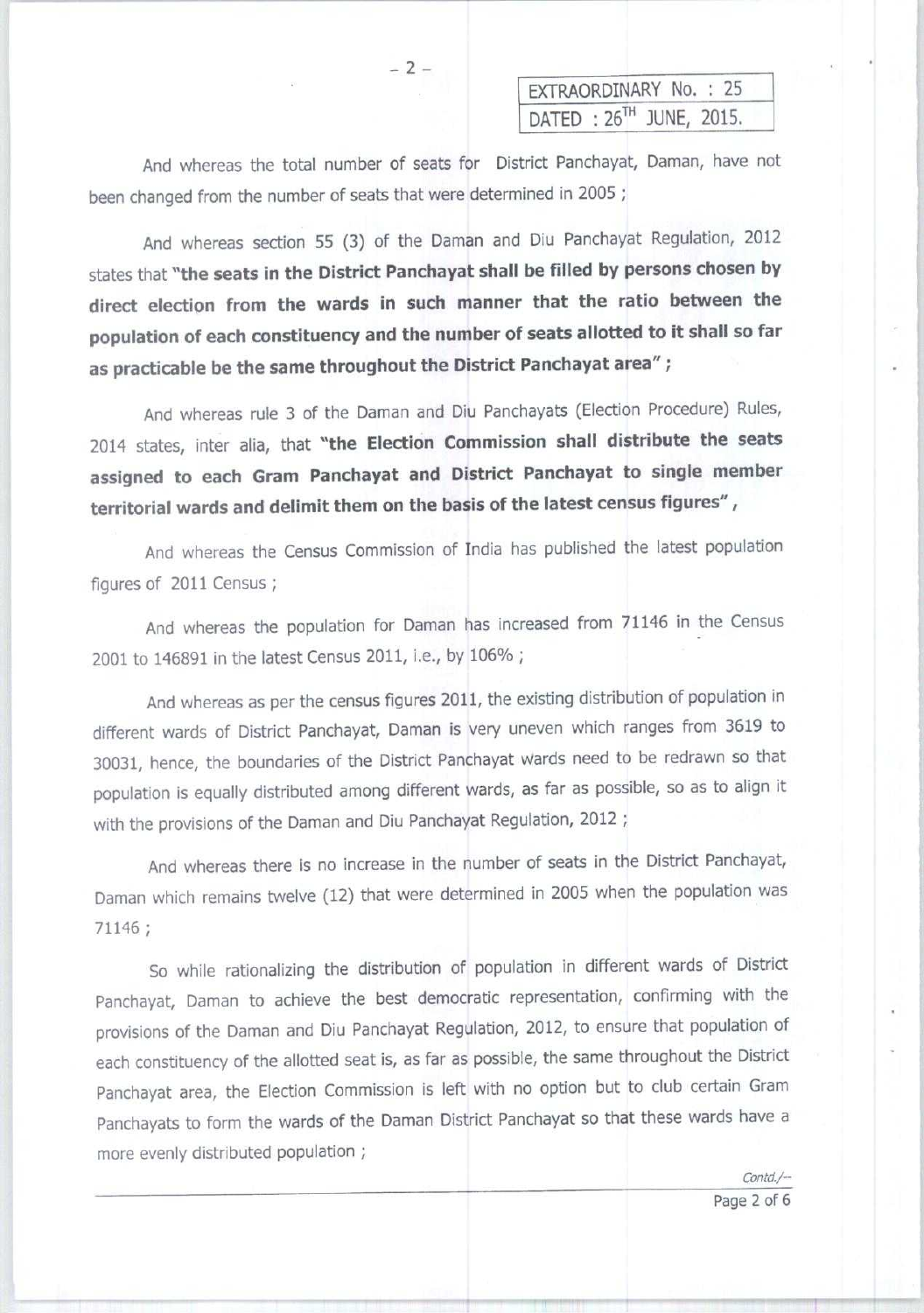$-3-$ 

## EXTRAORDINARY No. : 25 DATED **: 26TH JUNE, 2015.**

The Election Commission, therefore, decides in exercise of powers conferred by sub section (3) of section 55 of the Daman and Diu Panchayat Regulation, 2012, read with rule 3 (1) & (2) of the Daman and Diu Panchayats (Election Procedure) Rules, 2014 and in consequence of the above, to rationalize the boundaries of wards of District Panchayat, Daman and hereby publishes its proposal for the delimitation of twelve wards of District Panchayat, **Daman**, as specified in the Annex appended to this notification for inviting suggestions and objections in this regard by 10<sup>th</sup> July, 2015.

Any objection or suggestion thereto should be submitted to the under mentioned officers either personally or by other means between 10.00 a.m. and 4.00 p.m. on all working days not later than 10<sup>th</sup> July, 2015. All suggestions or objections received after this date and time will not be considered :-

(i) The Collector, Daman, Collectorate, Daman.

(ii) The Chief Executive Officer, District Panchayat, **Daman.**

Detailed maps showing the extent of each ward of the District Panchayat, Daman shall remain available for inspection free of charge for the same period from the date of publication of this notification in the offices of the aforesaid officers and can additionally be accessed on www.daman.nic.in.

> Sd/- (Ms. Bhupinder Prasad) Election Commissioner

**Page 3 of 6**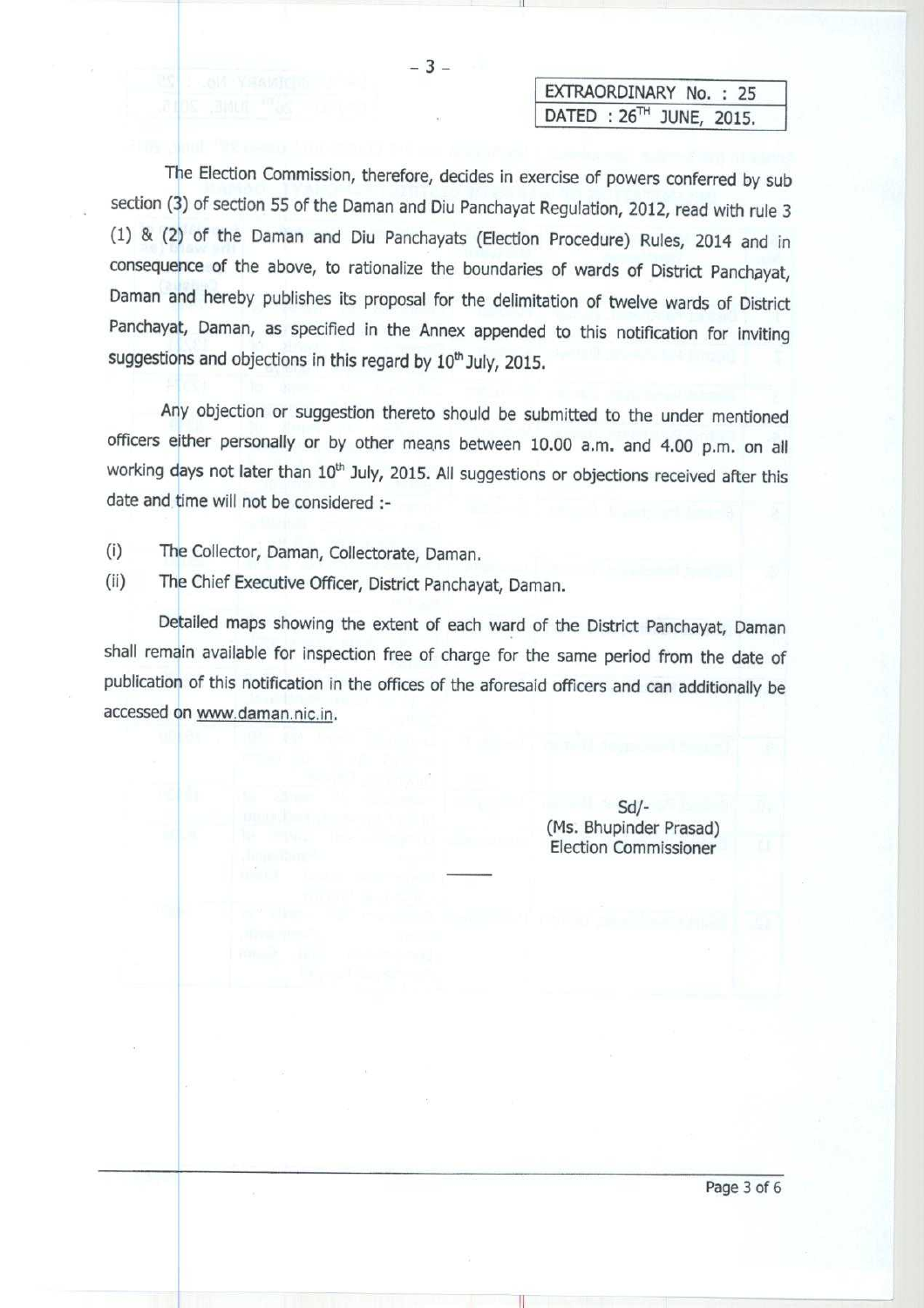| EXTRAORDINARY No. : 25               |  |  |
|--------------------------------------|--|--|
| DATED : 26 <sup>TH</sup> JUNE, 2015. |  |  |

Annex to the Election Commission's Notification No. 7-5/EC/DD/2015 dated 25<sup>th</sup> June, 2015

# **DELIMITATION OF WARDS OF DISTRICT PANCHAYT, DAMAN**

| SI.<br>No. | Name of the<br>Panchayat  | Name of<br>the ward | <b>Extent of the ward</b>                                                                                     | Population of<br>the ward (as<br>per 2011<br>Census) |
|------------|---------------------------|---------------------|---------------------------------------------------------------------------------------------------------------|------------------------------------------------------|
| 1.         | District Panchayat, Daman | Marwad              | of<br>wards<br>Comprises all<br>Gram Panchayat, Marwad                                                        | 7443                                                 |
| 2.         | District Panchayat, Daman | Kadaiya             | of<br>wards<br>Comprises<br>all<br>Gram Panchayat, Kadaiya                                                    | 13221                                                |
| 3.         | District Panchayat, Daman | Bhimpore            | wards<br>of<br>all<br>Comprises<br>Gram Panchayat, Bhimpore                                                   | 12974                                                |
| 4.         | District Panchayat, Daman | Varkund             | wards<br>of<br>all<br>Comprises<br>Gram Panchayat, Varkund<br>and ward No. 8 & 9 of<br>Dunetha Gram Panchayat | 8249                                                 |
| 5.         | District Panchayat, Daman | Dunetha             | Comprises all wards of<br>Gram Panchayat, Dunetha<br>(except ward No. 8 & 9)                                  | 9576                                                 |
| 6.         | District Panchayat, Daman | Dabhel-A            | Comprises ward No. 1, 2 &<br>of Gram Panchayat,<br>8<br>Dabhel                                                | 13131                                                |
| 7.         | District Panchayat, Daman | Dabehl-B            | Comprises ward No. 3, 4 &<br>of Gram Panchayat,<br>5<br>Dabhel                                                | 11600                                                |
| 8.         | District Panchayat, Daman | Dabehl-C            | Comprises ward No. 6, 7, 9<br>& 11 of Gram Panchayat,<br>Dabhel                                               | 16600                                                |
| 9.5        | District Panchayat, Daman | Dabehl-D            | Comprises ward No. 10,<br>12, 13 & 14 of Gram<br>Panchayat, Dabhel                                            | 16200<br>18434                                       |
| 10.        | District Panchayat, Daman | Kachigam            | wards<br>of<br>Comprises all<br>Gram Panchayat, Kachigam                                                      |                                                      |
| 11.        | District Panchayat, Daman | Magarwada           | Comprises all wards of<br>Panchayat,<br>Gram<br>Gram<br>and<br>Magarwada<br>Panchayat, Patlara                | 8296                                                 |
| 12.        | District Panchayat, Daman | Damanwada           | Comprises all wards of<br>Panchayat,<br>Gram<br>Gram<br>and<br>Damanwada<br>Panchayat, Pariyari               | 7467                                                 |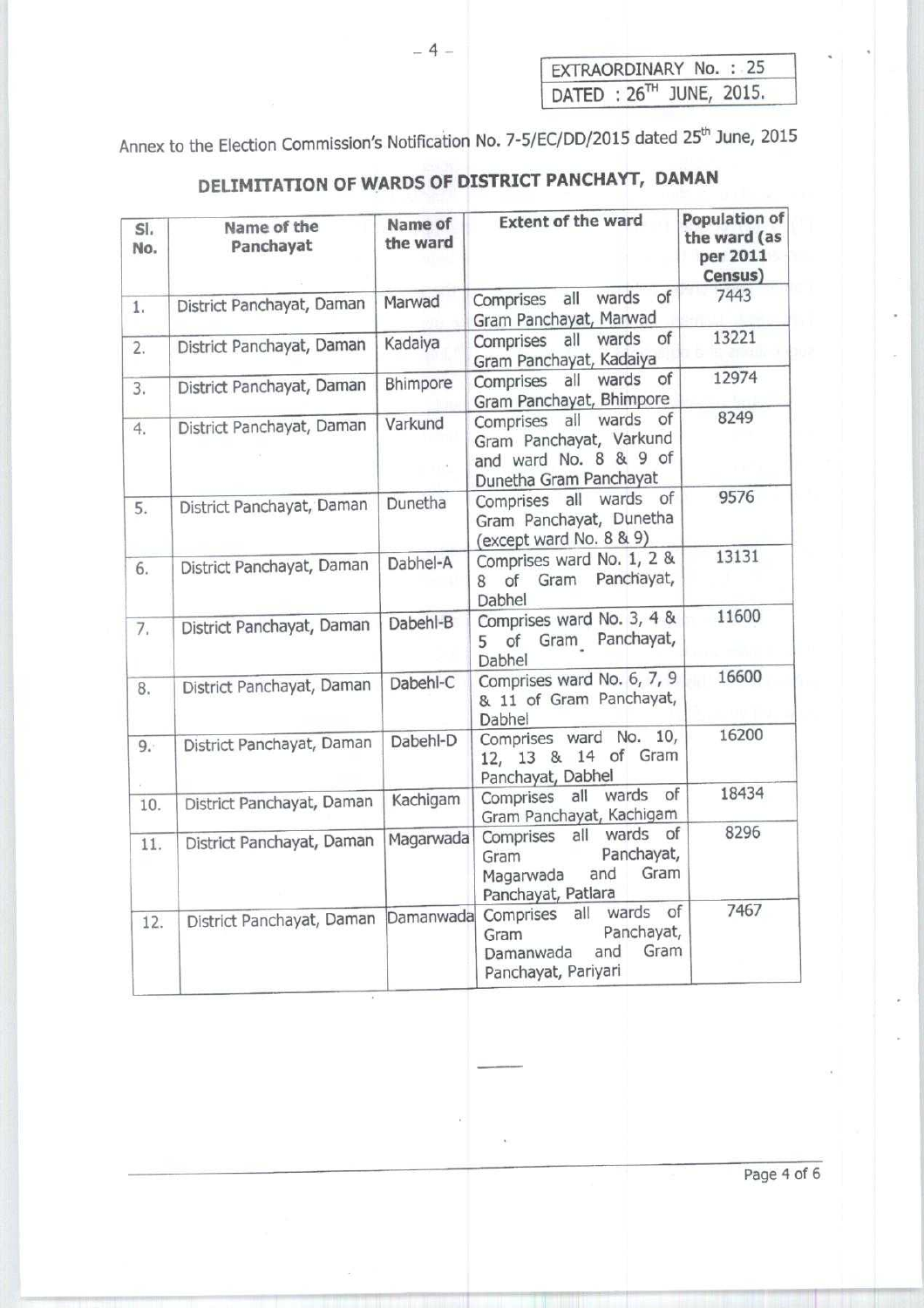EXTRAORDINARY No. : 25  $DATA$  :  $26<sup>TH</sup>$  JUNE, 2015.

#### **U.T. ADMINISTRATION OF DAMAN & DIU DEPARTMENT OF PANCHAYATI RAJ INSTITUTION,** SECRETARIAT, MOTI DAMAN, DAMAN - 396 220.

 $-5-$ 

**No. 5/49**/**PRI/(DELI**-**PAN)/2014-15/63 Dated 26.06.2015**

#### NOTIFICATION

Whereas, the draft amendments in the existing The Daman & Diu Panchayats (Election Procedure) Rules, 2014 were published by the Union Territory of Daman & Diu through the Department of Panchayati Raj Institution Notification No. 5/49/PRI/(DELI-PAN)/2014-15/31 dated 29.05.2015 and corrigendum No. 5/49/PRI/(DELI-PAN)/2014-15/40 dated 03.06.2015 in Official Gazette Extraordinary No. 18 dated 29.05.2015 and No. 19 dated 03.06.2015 respectively.

And whereas, the Election Commission for UTs, New Delhi, vide its letter dated 03.06.2015 communicated that the matter has been forwarded to the Ministry of Home Affairs, Government of India, "to seek the opinion of Ministry of Law & Justice on whether the recommendation of the Election Commission regarding the distribution of wards in District Panchayats is binding on the Administrator before issue of the notification in this regard. The clarification is still awaited. Till that is received, the election Commission would like that the proposed amendment to the Panchayat Rule may be kept on hold..."

And whereas, the Joint Secretary, Ministry of Home Affairs, GOI, New Delhi vide its DO letter No. U-11028/2/2015/UTL dated 22.06.2015 communicated that the Department of Legal Affairs, Ministry of Law & Justice, GOI, New Delhi opined that "as holding of periodic, free and fair election is entirely within the domain of the Election Commission, it appears that the Administrator is bound by the recommendations of the Election Commissioner. Rule 3 of the Daman & Diu Panchayat (Election Procedure) Rule, 2014, may accordingly be aligned with the provision contained under section 55 (2) of the Daman & Diu Panchayat Regulation, 2012".

**And therefore** , **in exercise of the powers conferred by sub**-**section** ( **1) of sub-section (2) of se**ct**ion 121 read with the sub-section** ( **2) of the section 55 of the Daman & Diu** Panchayat Regulation, 2012, the Administrator, Union Territory of Daman & Diu is pleased **to make the following amendments in the Daman** & **Diu Panchayat** (**Election Procedure) Rules, 2014.**